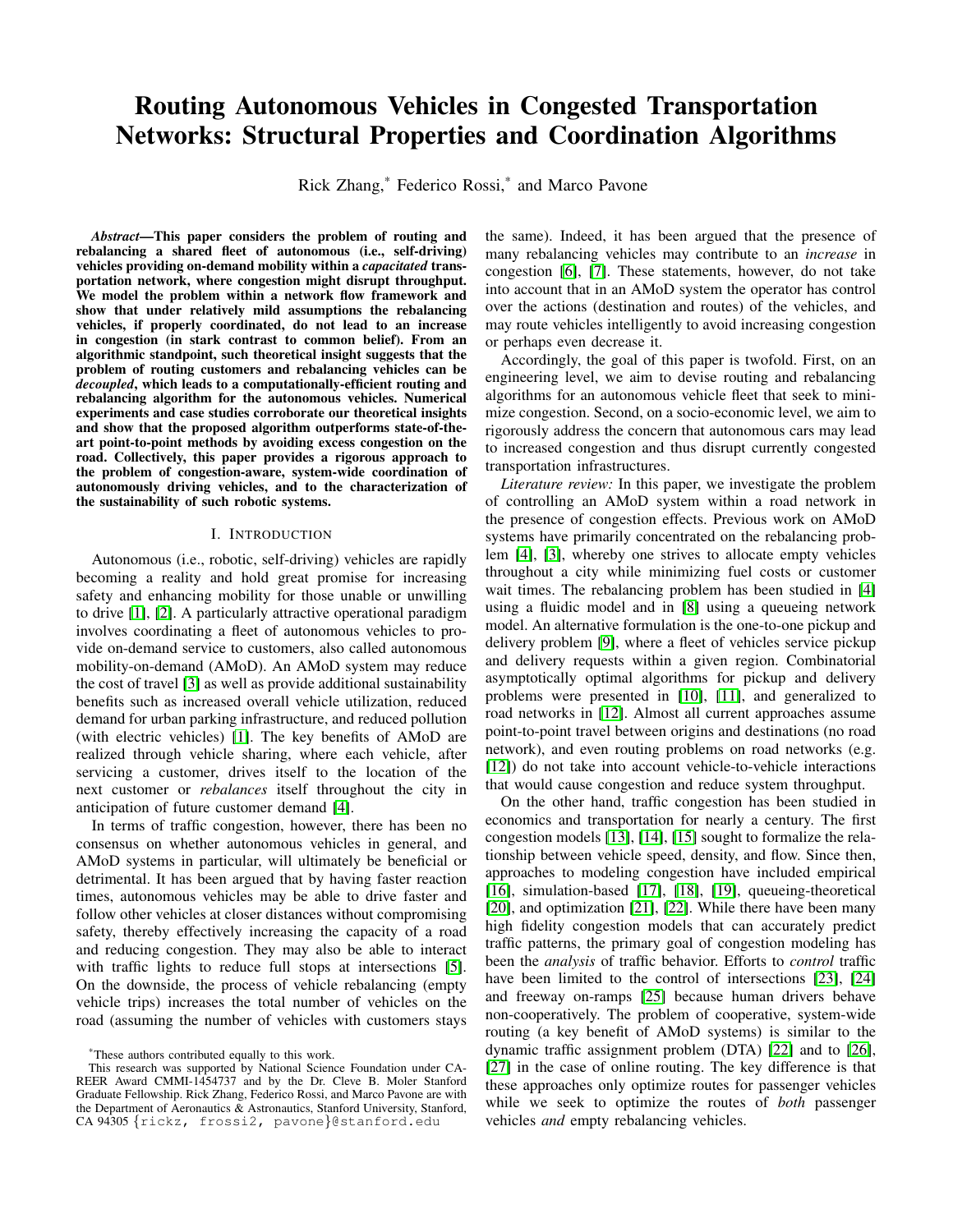*Statement of contributions:* The contribution of this paper is threefold. First, we model an AMoD system within a network flow framework, whereby customer-carrying and empty rebalancing vehicles are represented as flows over a *capacitated* road network (in such model, when the flow of vehicles along a road reaches a critical capacity value, congestion effects occur). Within this model, we provide a cut condition for the road graph that needs to be satisfied for congestion-free customer and rebalancing flows to exist. Most importantly, under the assumption of a *symmetric* road network, we investigate an existential result that leads to two key conclusions: (1) rebalancing does not increase congestion, and (2) for certain cost functions, the problems of finding customer and rebalancing flows can be decoupled. Second, leveraging the theoretical insights, we propose a computationally-efficient algorithm for congestion-aware routing and rebalancing of an AMoD system that is broadly applicable to time-varying, possibly asymmetric road networks. Third, through numerical studies on real-world traffic data, we validate our assumptions and show that the proposed real-time routing and rebalancing algorithm outperforms state-of-the-art point-to-point rebalancing algorithms in terms of lower customer wait times by avoiding excess congestion on the road.

*Organization:* The remainder of this paper is organized as follows: in Section [II](#page-1-0) we present a network flow model of an AMoD system on a capacitated road network and formulate the routing and rebalancing problem. In Section [III](#page-3-0) we present key structural properties of the model including fundamental limitations of performance and conditions for the existence of feasible (in particular, congestion-free) solutions. The insights from Section [III](#page-3-0) are used to develop a practical real-time routing and rebalancing algorithm in Section [IV.](#page-5-0) Numerical studies and simulation results are presented in Section [V,](#page-6-0) and in Section [VI](#page-7-0) we draw conclusions and discuss directions for future work.

## <span id="page-1-0"></span>II. MODEL DESCRIPTION AND PROBLEM FORMULATION

In this section we formulate a network flow model for an AMoD system operating over a capacitated road network. The model allows us to derive key structural insights into the vehicle routing and rebalancing problem, and motivates the design of real-time, congestion-aware algorithms for coordinating the robotic vehicles. We start in Section [II-A](#page-1-1) with a discussion of our congestion model; then, in Section [II-B](#page-1-2) we provide a detailed description of the overall AMoD system model.

#### <span id="page-1-1"></span>*A. Congestion Model*

We use a simplified congestion model consistent with classical traffic flow theory [\[13\]](#page-8-12). In classical traffic flow theory, at low vehicle densities on a road link, vehicles travel at the free flow speed of the road (imposed by the speed limit). This is referred to as the free flow phase of traffic. In this phase, the free flow speed is approximately constant [\[28\]](#page-8-27). The flow, or flow rate, is the number of vehicles passing through the link per unit time, and is given by the product of the speed and density of vehicles. When the flow of vehicles reaches an empirically observed critical value, the flow reaches its maximum. Beyond the critical flow rate, vehicle speeds are dramatically reduced and the flow decreases, signaling the beginning of traffic congestion. The maximum stationary flow rate is called the *capacity* of the road link in the literature. In our approach, road capacities are modeled as *constraints on the flow of vehicles*. In this way, the model captures the behavior of vehicles up to the onset of congestion.

This simplified congestion model is adequate for our purposes because the goal is not to analyze the behavior of vehicles in congested networks, but to control vehicles in order to avoid the onset of congestion. We also do not explicitly model delays at intersections, spillback behavior due to congestion, or bottleneck behavior due to the reduction of the number of lanes on a road link. An extension to our model that accommodates (limited) congestion on links is presented in Section [V-A.](#page-6-1)

#### <span id="page-1-2"></span>*B. Network Flow Model of AMoD system*

We consider a road network modeled as a directed graph  $G = (\mathcal{V}, \mathcal{E})$ , where V denotes the node set and  $\mathcal{E} \subseteq \mathcal{V} \times \mathcal{V}$ denotes the edge set. Figure [1](#page-2-0) shows one such network. The nodes  $v$  in  $V$  represent intersections and locations for trip origins/destinations, and the edges  $(u, v)$  in  $\mathcal E$  represent road links. As discussed in Section [II-A,](#page-1-1) congestion is modeled by imposing capacity constraints on the road links: each constraint represents the capacity of the road upon the onset of congestion. Specifically, for each road link  $(u, v) \in \mathcal{E}$ , we denote by  $c(u, v) : \mathcal{E} \mapsto \mathbb{N}_{>0}$  the capacity of that link. When the flow rate on a road link is less than the capacity of the link, all vehicles are assumed to travel at the free flow speed, or the speed limit of the link. For each road link  $(u, v) \in \mathcal{E}$ , we denote by  $t(u, v) : \mathcal{E} \mapsto \mathbb{R}_{\geq 0}$  the corresponding free flow time required to traverse road link  $(u, v)$ . Conversely, when the flow rate on a road link is larger than the capacity of the link, the traversal time is assumed equal to  $\infty$  (we reiterate that our focus in this section is on avoiding the onset of congestion).

We assume that the road network is *capacity-symmetric* (or symmetric for short): for any cut<sup>[1](#page-1-3)</sup>  $(S, \overline{S})$  of  $G(V, \mathcal{E})$ , the overall capacity of the edges connecting nodes in  $S$  to nodes in  $\overline{S}$  equals the overall capacity of the edges connecting nodes in  $\overline{S}$  to nodes in S, that is

$$
\sum_{\in \mathcal{E}: u \in \mathcal{S}, v \in \overline{\mathcal{S}}} c(u, v) = \sum_{(v, u) \in \mathcal{E}: u \in \mathcal{S}, v \in \overline{\mathcal{S}}} c(v, u)
$$

It is easy to verify that a network is capacity-symmetric if and only if the overall capacity entering each *node* equals the capacity exiting each node., i.e.

 $(u,v)$ 

 $u \in$ 

$$
\sum_{\mathcal{V}: (u,v) \in \mathcal{E}} c(u,v) = \sum_{w \in \mathcal{V}: (v,w) \in \mathcal{E}} c(v,w)
$$

If all *edges* have symmetrical capacity, i.e., for all  $(u, v) \in \mathcal{E}$ ,  $c(u, v) = c(v, u)$ , then the network is capacity-symmetric. The converse statement, however, is not true in general.

Transportation requests are described by the tuple  $(s, t, \lambda)$ , where  $s \in V$  is the origin of the requests,  $t \in V$  is the destination, and  $\lambda \in \mathbb{R}_{>0}$  is the rate of requests, in customers per unit time. Transportation requests are assumed to be stationary and deterministic, i.e., the rate of requests does not change with time and is a deterministic quantity. The set of

<span id="page-1-3"></span><sup>&</sup>lt;sup>1</sup>For any subset of nodes  $S \subseteq V$ , we define a *cut*  $(S,\bar{S}) \subseteq \mathcal{E}$  as the set of edges whose origin lies in  $S$  and whose destination lies in  $\overline{S} = \{V \setminus S\}.$ Formally,  $(S, \overline{S}) := \{(u, v) \in \mathcal{E} : u \in \mathcal{S}, v \in \overline{S}\}.$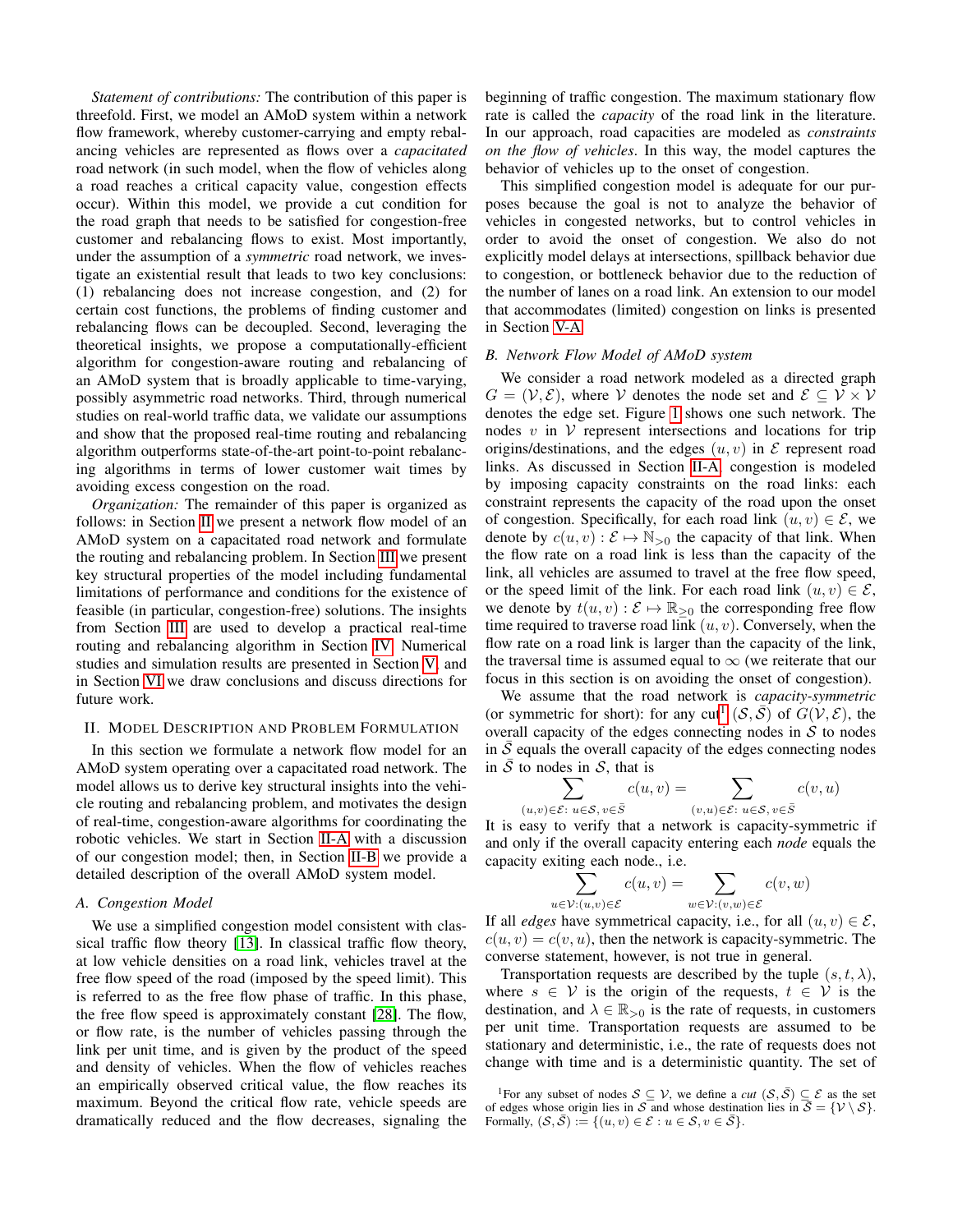

Fig. 1. A road network modeling Lower Manhattan and the Financial District. Nodes (denoted by small black dots) model intersections; select nodes, denoted by colored circular and square markers, model passenger trips' origins and destinations. Different trip requests are denoted by different colors. Roads are modeled as edges; line thickness is proportional to road capacity. transportation requests is denoted by  $\mathcal{M} = \{(s_m, t_m, \lambda_m)\}_m$ , and its cardinality is denoted by M.

Single-occupancy vehicles travel within the network while servicing the transportation requests. We denote  $f_m(u, v)$ :  $\mathcal{E} \mapsto \mathbb{R}_{\geq 0}, m = \{1, \ldots, M\},$  as the *customer flow* for requests m on edge  $(u, v)$ , i.e., the amount of flow from origin  $s_m$  to destination  $t_m$  that uses link  $(u, v)$ . We also denote  $f_R(u, v) : \mathcal{E} \mapsto \mathbb{R}_{\geq 0}$  as the *rebalancing flow* on edge  $(u, v)$ , i.e., the amount of rebalancing flow traversing edge  $(u, v)$ needed to realign the vehicles with the asymmetric distribution of transportation requests.

#### *C. The Routing Problem*

The goal is to compute flows for the autonomous vehicles that (i) transfer customers to their desired destinations in minimum time (customer-carrying trips) and (ii) rebalance vehicles throughout the network to realign the vehicle fleet with transportation demand (customer-empty trips). Specifically, the *Congestion-free Routing and Rebalancing Problem (CRRP)* is formally defined as follows. Given a capacitated, symmetric network  $G(V, \mathcal{E})$ , a set of transportation requests  $\mathcal{M} = \{ (s_m, t_m, \lambda_m) \}_m$ , and a weight factor  $\rho > 0$ , solve

$$
\underset{f_m(\cdot,\cdot),f_R(\cdot,\cdot)}{\text{minimize}} \sum_{m \in \mathcal{M}} \sum_{(u,v) \in \mathcal{E}} t(u,v) f_m(u,v) + \rho \sum_{(u,v) \in \mathcal{E}} t(u,v) f_R(u,v) \tag{1}
$$

subject to 
$$
\sum_{u \in \mathcal{V}} f_m(u, s_m) + \lambda_m = \sum_{w \in \mathcal{V}} f_m(s_m, w) \ \forall m \in \mathcal{M} \ (2)
$$

$$
\sum_{u \in \mathcal{V}} f_m(u, t_m) = \lambda_m + \sum_{w \in \mathcal{V}} f_m(t_m, w) \quad \forall m \in \mathcal{M} \quad (3)
$$
\n
$$
\sum_{u \in \mathcal{V}} f_m(u, v) = \sum_{w \in \mathcal{V}} f_m(v, w)
$$
\n
$$
\forall m \in \mathcal{M}, v \in \mathcal{V} \setminus \{s_m, t_m\} \qquad (4)
$$

<span id="page-2-5"></span>
$$
\sum_{u \in \mathcal{V}} f_R(u, v) + \sum_{m \in \mathcal{M}} 1_{v = t_m} \lambda_m
$$
  
= 
$$
\sum_{w \in \mathcal{V}} f_R(v, w) + \sum_{m \in \mathcal{M}} 1_{v = s_m} \lambda_m \quad \forall v \in \mathcal{V}
$$
 (5)

<span id="page-2-6"></span>
$$
f_R(u,v) + \sum_{m \in \mathcal{M}} f_m(u,v) \le c(u,v) \ \forall (u,v) \in \mathcal{E} \quad (6)
$$

The cost function [\(1\)](#page-2-1) is a weighted sum (with weight  $\rho$ ) of the overall duration of all passenger trips and the duration of rebalancing trips. Constraints [\(2\)](#page-2-2), [\(3\)](#page-2-3) and [\(4\)](#page-2-4) enforce continuity of each trip (i.e., flow conservation) across nodes. Constraint [\(5\)](#page-2-5) ensures that vehicles are rebalanced throughout the road network to re-align vehicle distribution

with transportation requests, i.e. to ensure that every outbound customer flow is matched by an inbound flow of rebalancing vehicles and vice versa. Finally, constraint [\(6\)](#page-2-6) enforces the capacity constraint on each link (function  $1<sub>x</sub>$  denotes the indicator function of the Boolean variable  $x = \{true, false\}$ , that is  $1_x$  equals one if x is true, and equals zero if x is false). Note that the CRRP is a linear program and, in particular, a special instance of the fractional multi-commodity flow problem [\[29\]](#page-8-28).

<span id="page-2-0"></span>We denote a customer flow  $\{f_m(u, v)\}_{(u, v), m}$  that satisfies Equations [\(2\)](#page-2-2), [\(3\)](#page-2-3), [\(4\)](#page-2-4) and [\(6\)](#page-2-6) as a *feasible customer flow*. For a given set of feasible customer flows  $\{f_m(u, v)\}_{(u, v), m}$ , we denote a flow  $\{f_R(u, v)\}_{(u, v)}$  that satisfies Equation [\(5\)](#page-2-5) and such that the combined flows  $\{f_m(u, v), f_R(u, v)\}_{(u, v), m}$ satisfy Equation [\(6\)](#page-2-6) as a *feasible rebalancing flow*. We remark that a rebalancing flow that is feasible with respect to a set of customer flows may be infeasible for a different collection of customer flows.

For a given set of optimal flows  $\{f_m^*(u, v)\}_{(u, v), m}$  and  ${f_R^*(u, v)}_{(u, v)}$ , the minimum number of vehicles needed to implement them is given by

$$
V_{\min} = \left[ \sum_{m \in \mathcal{M}} \sum_{(u,v) \in \mathcal{E}} t(u,v) \Big( f_m^*(u,v) + f_R^*(u,v) \Big) \right].
$$

This follows from a similar analysis done in [\[4\]](#page-8-3) for point-topoint networks. Hence, the cost function [\(1\)](#page-2-1) is aligned with the desire of minimizing the number of vehicles needed to operate an AMoD system.

#### *D. Discussion*

<span id="page-2-4"></span><span id="page-2-3"></span><span id="page-2-2"></span><span id="page-2-1"></span>A few comments are in order. First, we assume that transportation requests are time invariant. This assumption is valid when transportation requests change slowly with respect to the average duration of a customer's trip, which is often the case in dense urban environments [\[30\]](#page-8-29). Additionally, in Section [IV](#page-5-0) we will present algorithmic tools that allow one to extend the insights gained from the time-invariant case to the time-varying counterpart. Second, the assumption of single-occupancy for the vehicles models most of the existing (human) one-way vehicle sharing systems (where the driver is considered "part" of the vehicle), and chiefly disallows the provision of ride-sharing or carpooling service (this is an aspect left for future research). Third, as also discussed in Section [II-A,](#page-1-1) our congestion model is simpler and less accurate than typical congestion models used in the transportation community. However, our model lends itself to efficient realtime optimization and thus it is well-suited to the *control* of fleets of autonomous vehicles. Existing high-fidelity congestion models should be regarded as complementary and could be used offline to identify the congestion thresholds used in our model. Fourth, while we have defined the CRRP in terms of fractional flows, an integer-valued counterpart can be defined and (approximately) solved to find optimal routes for each *individual* customer and vehicle. Algorithmic aspects will be investigated in depth in Section [IV,](#page-5-0) with the goal of devising practical, real-time routing and rebalancing algorithms. Fifth, trip requests are assumed to be known. In practice, trip requests can be reserved in advance, estimated from historical data, or estimated in real time. Finally, the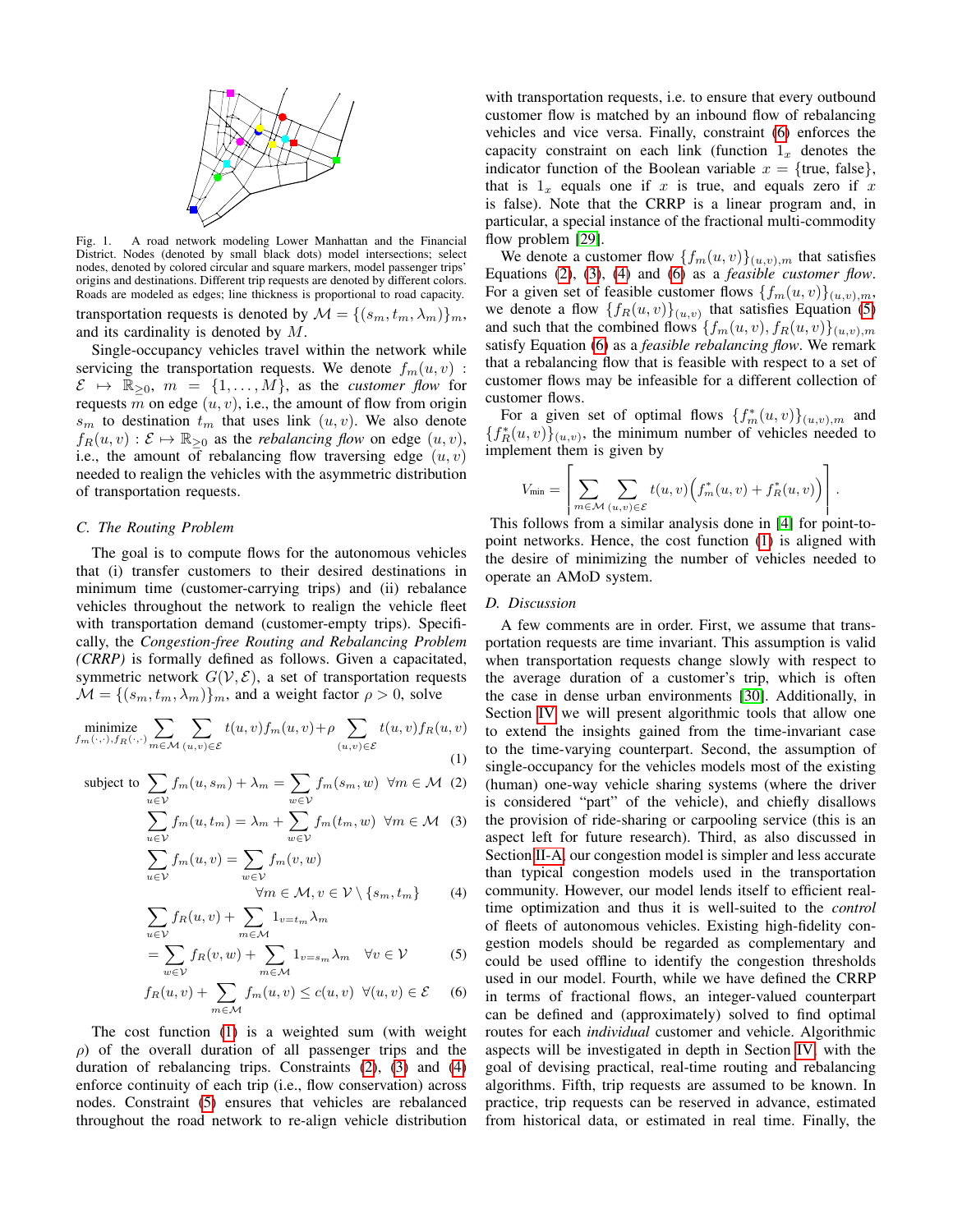assumption of capacity-symmetric road networks indeed appears reasonable for a number of major U.S. metropolitan areas (note that this assumption is much less restrictive than assuming every *individual* road is capacity-symmetric). In the extended version of this paper [\[31\]](#page-8-30), by using OpenStreetMap data [\[32\]](#page-8-31), we provide a rigorous characterization in terms of capacity symmetry of the road networks of New York City, Chicago, Los Angeles and other major U.S. cities. The results consistently show that urban road networks are usually symmetric to a *very high* degree. Additionally, several of our theoretical and algorithmic results extend to the case where this assumption is lifted, as it will be highlighted throughout the paper.

## III. STRUCTURAL PROPERTIES OF THE NETWORK FLOW MODEL

<span id="page-3-0"></span>In this section we provide two key structural results for the network flow model presented in Section [II-B.](#page-1-2) First, we provide a cut condition that needs to be satisfied for feasible customer and rebalancing flows to exist. In other words, this condition provides a fundamental limitation of performance for congestion-free AMoD service in a given road network. Second, we investigate an existential result (our main theoretical result) that is germane to two key conclusions: (1) rebalancing does not increase congestion in symmetric road networks, and (2) for certain cost functions, the problems of finding customer and rebalancing flows can be *decoupled* – an insight that will be heavily exploited in subsequent sections.

## *A. Fundamental Limitations*

We start with a few definitions. For a given set of feasible customer flows  $\{f_m(u, v)\}_{(u, v), m}$ , we denote by  $F_{\text{out}}(\mathcal{S}, \bar{\mathcal{S}})$  the overall flow exiting a cut  $(\mathcal{S}, \bar{\mathcal{S}})$ , i.e.,  $F_{out}(S, \overline{S}) := \sum_{m \in \mathcal{M}} \sum_{u \in S, v \in \overline{S}} f_m(u, v)$ . Similarly, we denote by  $C_{out}(\overline{S}, \overline{S})$  the capacity of the network exiting S, i.e.,  $C_{out}(\mathcal{S}, \mathcal{S}) = \sum_{u \in S, v \in \mathcal{S}} c(u, v)$ . Analogously,  $F_{in}(\mathcal{S}, \mathcal{S})$ denotes the overall flow entering S from  $\overline{S}$ , i.e.,  $F_{in}(S, \overline{S}) :=$  $F_{\text{out}}(\bar{S}, S)$ , and  $C_{\text{in}}(S, \bar{S})$  denotes the capacity entering S from  $\overline{S}$ , i.e.,  $C_{in}(S, \overline{S})$  :=  $C_{out}(\overline{S}, S)$ . We highlight that the arguments leading to the main result of this subsection (Theorem [3.4\)](#page-3-1) do not require the assumption of capacity symmetry; hence, Theorem [3.4](#page-3-1) holds for *asymmetric* road networks as well.

The next technical lemma (whose proof is provided in the extended version of this paper [\[31\]](#page-8-30)) shows that the net flow leaving set  $S$  equals the difference between the flow originating from the origins  $s_m$  in S and the flow exiting through the destinations  $t_m$  in  $S$ , that is,

*Lemma 3.1 (Net flow across a cut):* Consider a set of feasible customer flows  $\{f_m(u, v)\}_{(u, v), m}$ . Then, for every cut  $(S, \overline{S})$ , the net flow leaving set S satisfies

$$
F_{\text{out}}(\mathcal{S}, \bar{\mathcal{S}}) - F_{\text{in}}(\mathcal{S}, \bar{\mathcal{S}}) = \sum_{m \in \mathcal{M}} 1_{s_m \in \mathcal{S}} \lambda_m - \sum_{m \in \mathcal{M}} 1_{t_m \in \mathcal{S}} \lambda_m.
$$
  
We now state two additional leaves (where

We now state two additional lemmas (whose proofs are given in [\[31\]](#page-8-30)) providing, respectively, lower and upper bounds for the outflows  $F_{\text{out}}(\mathcal{S}, \overline{\mathcal{S}})$ .

<span id="page-3-2"></span>*Lemma 3.2 (Lower bound for outflow):* Consider a set of feasible customer flows  $\{f_m(u, v)\}_{(u, v), m}$ . Then, for any cut

 $(S, \overline{S})$ , the overall flow  $F_{out}(S, \overline{S})$  exiting cut  $(S, \overline{S})$  is lower bounded according to

$$
\sum_{m \in \mathcal{M}} 1_{s_m \in \mathcal{S}, t_m \in \bar{\mathcal{S}}} \lambda_m \leq F_{\text{out}}(\mathcal{S}, \bar{\mathcal{S}}).
$$

<span id="page-3-3"></span>*Lemma 3.3 (Upper bound for outflow):* Assume there exists a set of *feasible* customer and rebalancing flows  ${f_m(u, v), f_R(u, v)}_{(u, v), m}$ . Then, for every cut  $(S, \overline{S}),$ 

1) 
$$
F_{\text{out}}(\mathcal{S}, \bar{\mathcal{S}}) \leq C_{\text{out}}(\mathcal{S}, \bar{\mathcal{S}})
$$
, and

2)  $F_{\text{out}}(\mathcal{S}, \bar{\mathcal{S}}) \leq C_{\text{in}}(\mathcal{S}, \bar{\mathcal{S}}).$ 

We are now in a position to present a *structural* (i.e., flowindependent) necessary condition for the existence of feasible customer and rebalancing flows.

<span id="page-3-1"></span>*Theorem 3.4 (Necessary condition for feasible flows):* A necessary condition for the existence of a set of *feasible* customer and rebalancing flows  $\{f_m(u, v), f_R(u, v)\}_{(u, v), m}$ , is that, for every cut  $(S,\overline{S})$ ,

- 1)  $\sum_{m \in \mathcal{M}} 1_{s_m \in \mathcal{S}, t_m \in \bar{\mathcal{S}}} \lambda_m \leq C_{\text{out}}(\mathcal{S}, \bar{\mathcal{S}})$ , and
- 2)  $\sum_{m\in\mathcal{M}}^{\infty} 1_{s_m\in\mathcal{S},t_m\in\bar{\mathcal{S}}}\lambda_m \leq C_{\text{in}}(\mathcal{S},\bar{\mathcal{S}}).$

*Proof:* The theorem is a trivial consequence of Lemmas [3.2](#page-3-2) and [3.3.](#page-3-3)

Theorem [3.4](#page-3-1) essentially provides a structural fundamental limitation of performance for a given road network: if the cut conditions in Theorem [3.4](#page-3-1) are not met, then there is no hope of finding congestion-free customer and rebalancing flows. We reiterate that Theorem [3.4](#page-3-1) holds for both symmetric and asymmetric networks (for a symmetric network, claim 2) in Lemma [3.3](#page-3-3) and condition 2) in Theorem [3.4](#page-3-1) are redundant).

## *B. Existence of Congestion-Free Flows*

In this section we address the following question: assuming there exists a feasible customer flow, is it always possible to find a feasible rebalancing flow? As we will see, the answer to this question is affirmative and has both conceptual and algorithmic implications.

<span id="page-3-4"></span>*Theorem 3.5 (Feasible rebalancing):* Assume there exists a set of feasible customer flows  $\{f_m(u, v)\}_{(u, v), m}$ . Then, it is *always* possible to find a set of feasible rebalancing flows  ${f_R(u,v)}_{(u,v)}$ .

*Proof:* We prove the theorem for the special case where no node  $v \in V$  is associated with both an origin and a destination for the transportation requests in  $M$ . This is without loss of generality, as the general case where a node  $v$ has both an origin and a destination assigned can be reduced to this special case, by associating with node  $v$  a "shadow" node so that (i) all destinations are assigned to the shadow node and (ii) node  $v$  and its shadow node are mutually connected via an infinite-capacity, zero-travel-time edge.

<span id="page-3-5"></span>We start the proof by defining the concepts of *partial rebalancing flows* and *defective origins and destinations*. Specifically, a partial rebalancing flow, denoted as  $\{\hat{f}_R(u,v)\}_{(u,v)}$ , is a set of mappings from  $\mathcal E$  to  $\mathbb R_{\geq 0}$  obeying the following properties:

1) It satisfies constraint [\(5\)](#page-2-5) at every node that is not an origin nor a destination, that is  $\forall v \in \{V \setminus \{\{s_m\}_m \cup \{t_m\}_m\}\},$ 

$$
\sum_{u \in \mathcal{V}} \hat{f}_R(u, v) = \sum_{w \in \mathcal{V}} \hat{f}_R(v, w).
$$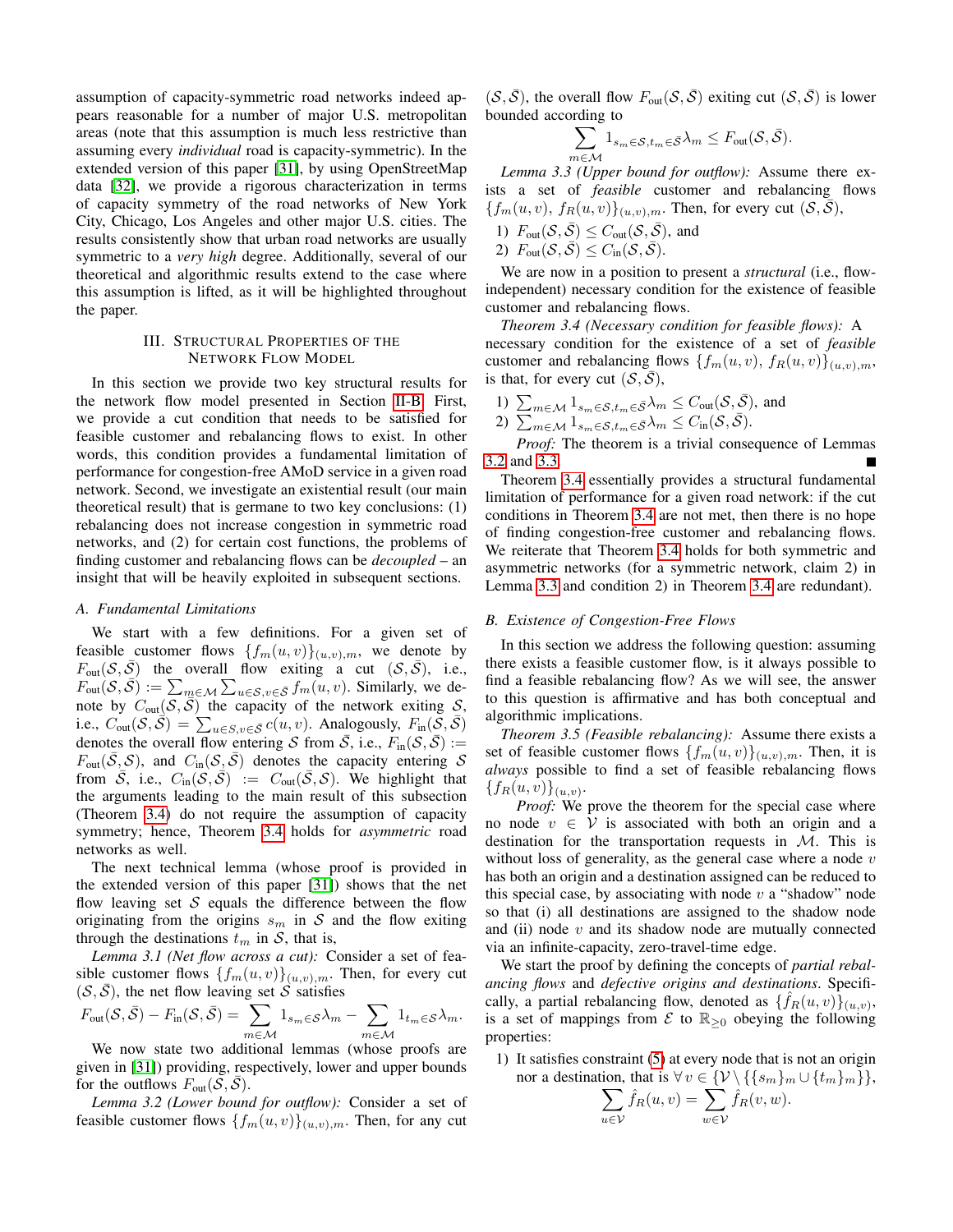2) It violates constraint [\(5\)](#page-2-5) in the " $\leq$  direction" at every node that is an origin, that is  $\forall v \in V$  such that  $\exists m \in V$  $\mathcal{M}: v = s_m,$ 

$$
\sum_{u \in \mathcal{V}} \hat{f}_R(u, v) \le \sum_{w \in \mathcal{V}} \hat{f}_R(v, w) + \sum_{m \in \mathcal{M}} 1_{v = s_m} \lambda_m.
$$

3) It violates constraint [\(5\)](#page-2-5) in the " $\geq$  direction" at every node that is a destination, that is  $\forall v \in V$  such that  $\exists m \in \mathcal{M}$ :  $v=t_m,$ 

$$
\sum_{u \in \mathcal{V}}^{\infty} \hat{f}_R(u, v) + \sum_{m \in \mathcal{M}} 1_{v = t_m} \lambda_m \ge \sum_{w \in \mathcal{V}} \hat{f}_R(v, w).
$$

4) The combined customer and partial rebalancing flows  ${f_m(u, v), \hat{f}_R(u, v)}_{(u, v), m}$  satisfy Equation [\(6\)](#page-2-6) for every edge  $(u, v) \in \mathcal{E}$ .

Note that the trivial zero flow, that is  $f_R(u, v) = 0$  for all  $(u, v) \in \mathcal{E}$ , is a partial rebalancing flow (in other words, the set of partial rebalancing flows in not empty). Clearly a feasible rebalancing flow is also a partial rebalancing flow, but the opposite is not necessarily true.

For a given partial rebalancing flow, we denote an origin node, that is a node  $v \in V$  such that  $v = s_m$  for some  $m =$  $1, \ldots, M$ , as a *defective* origin if Equation [\(5\)](#page-2-5) is not satisfied at  $v = s_m$  (in other words, the strict inequality  $\lt$  holds). Analogously, we denote a destination node, that is a node  $v \in V$  such that  $v = t_m$  for some  $m = 1, \ldots, M$ , as a *defective* destination if Equation [\(5\)](#page-2-5) is not satisfied at  $v = t_m$ (in other words, the strict inequality  $>$  holds). The next lemma (whose proof is provided in [\[31\]](#page-8-30)) links the concepts of partial rebalancing flows and defective origins/destinations.

<span id="page-4-2"></span>*Lemma 3.6 (Co-existence of defective origins/destinations):* For every partial rebalancing flow that is not a feasible rebalancing flow, there exists at least one node  $u \in V$  that is a defective origin, *and* one node  $v \in V$  that is a defective destination.

For a given set of customer flows  $\{f_m(u, v)\}_{(u, v), m}$  and partial rebalancing flows  $\{\hat{f}_R(u,v)\}_{(u,v)}$ , we call an edge  $(u, v) \in \mathcal{E}$  *saturated* if Equation [\(6\)](#page-2-6) holds with equality for that edge. We call a path *saturated* if at least one of the edges along the path is saturated. We now prove the existence of a special partial rebalancing flow where defective destinations and defective origins are separated by a graph cut formed exclusively by saturated edges (this result, and its consequences, are illustrated in Figure [2\)](#page-4-0).

<span id="page-4-1"></span>*Lemma 3.7:* Assume there exists a set of *feasible* customer flows  $\{f_m(u, v)\}_{(u, v), m}$ , but there does not exist a set of feasible rebalancing flows  $\{f_R(u, v)\}_{(u, v)}$ . Then, there exists a partial rebalancing flow  $\{\hat{f}_R(u,v)\}_{(u,v)}$  that induces a graph cut  $(S, \overline{S})$  with the following properties: (i) all defective destinations are in S, (ii) all defective origins are in  $\overline{S}$ , and (iii) all edges in  $(S,\bar{S})$  are saturated.

We are now in a position to prove Theorem [3.5.](#page-3-4) The proof is by contradiction. Assume that a set of feasible rebalancing flows  $\{f_R(u, v)\}_{(u, v)}$  does not exist. Then Lemma [3.7](#page-4-1) shows that there exists a partial rebalancing flow  $\{\hat{f}_R(u,v)\}_{(u,v)}$ and a cut  $(S, \overline{S})$  such that all defective destinations under  $\{\hat{f}_R(u,v)\}_{(u,v)}$  belong to S and all defective origins belong to  $\overline{S}$ . Let us denote the sum of all partial rebalancing flows

<span id="page-4-0"></span>

Fig. 2. A graphical representation of Lemma [3.7.](#page-4-1) If there exists a set of feasible customer flows but there does not exist a set of feasible rebalancing flows, one can find a partial rebalancing flow where all the defective origins, represented as blue circles, are separated from all the defective destinations, represented as blue squares, by a cut of saturated edges (shown in red). Note that not all saturated edges necessarily belong to the cut. In the proof of Theorem [3.5](#page-3-4) we show that the capacity of such a cut  $(S,\bar{S})$  is asymmetric, i.e.,  $C_{\text{out}} < C_{\text{in}}$  – a contradiction that leads to the claim of Theorem [3.5.](#page-3-4)

across cut  $(S, \overline{S})$  as

$$
\hat{F}_{\text{out}}^{\text{reb}}(\mathcal{S}, \bar{\mathcal{S}}) := \sum_{u \in \mathcal{S}, v \in \bar{\mathcal{S}}} \hat{f}_R(u, v),
$$

and, analogously, define  $\hat{F}_{\text{in}}^{\text{reb}}(\mathcal{S},\bar{\mathcal{S}}) := \hat{F}_{\text{out}}^{\text{reb}}(\bar{\mathcal{S}},\mathcal{S})$ . Since all edges in the cut  $(S,\bar{S})$  are saturated under  $\{\hat{f}_R(u,v)\}_{(u,v)}$ , one has, due to Equation [\(6\)](#page-2-6), the equality

$$
C_{\text{out}}(\mathcal{S}, \bar{\mathcal{S}}) = F_{\text{out}}(\mathcal{S}, \bar{\mathcal{S}}) + \hat{F}_{\text{out}}^{\text{reb}}(\mathcal{S}, \bar{\mathcal{S}}).
$$

Additionally, again due to Equation [\(6\)](#page-2-6), one has the inequality  $F_{\text{in}}(\mathcal{S}, \bar{\mathcal{S}}) + \hat{F}_{\text{in}}^{\text{reb}}(\mathcal{S}, \bar{\mathcal{S}}) \leq C_{\text{in}}(\mathcal{S}, \bar{\mathcal{S}}).$ 

Combining the above equations, one obtains  $F_{\text{in}}(S,\bar{S})+\hat{F}^{\text{reb}}_{\text{in}}(\mathcal{S},\bar{\mathcal{S}})-F_{\text{out}}(\mathcal{S},\bar{\mathcal{S}})-\hat{F}^{\text{reb}}_{\text{out}}(\mathcal{S},\bar{\mathcal{S}})\leq C_{\text{in}}(\mathcal{S},\bar{\mathcal{S}})-C_{\text{out}}(\mathcal{S},\bar{\mathcal{S}}).$ To compute  $\hat{F}_{\text{in}}^{\text{reb}}(\mathcal{S}, \bar{\mathcal{S}}) - \hat{F}_{\text{out}}^{\text{reb}}(\mathcal{S}, \bar{\mathcal{S}})$ , we follow a procedure similar to the one used in Lemma [3.1.](#page-3-5) Summing Equation [\(5\)](#page-2-5) over all nodes in  $S$ , one obtains,

$$
\sum_{v \in S} \left[ \sum_{u \in \mathcal{V}} \hat{f}_R(u, v) + \sum_{m \in \mathcal{M}} 1_{v = t_m} \lambda_m \right]
$$
  
> 
$$
\sum_{v \in S} \left[ \sum_{w \in \mathcal{V}} \hat{f}_R(v, w) + \sum_{m \in \mathcal{M}} 1_{v = s_m} \lambda_m \right].
$$

The strict inequality is due to the fact that for a partial rebalancing flow that is not feasible there exists at least one defective destination (Lemma [3.6\)](#page-4-2), which, by construction, must belong to S. Simplifying those flows  $\hat{f}_R(u, v)$  for which both  $u$  and  $v$  are in  $S$  (as such flows appear on both sides of the above inequality), one obtains

$$
\hat{F}_{\text{in}}^{\text{reb}}(\mathcal{S},\bar{\mathcal{S}})-\hat{F}_{\text{out}}^{\text{reb}}(\mathcal{S},\bar{\mathcal{S}})>\sum_{m\in\mathcal{M}}1_{s_m\in\mathcal{S}}\lambda_m-\sum_{m\in\mathcal{M}}1_{t_m\in\mathcal{S}}\lambda_m.
$$

Also, by Lemma [3.1,](#page-3-5)

$$
F_{\text{out}}(\mathcal{S}, \bar{\mathcal{S}}) - F_{\text{in}}(\mathcal{S}, \bar{\mathcal{S}}) = \sum_{m \in \mathcal{M}} 1_{s_m \in \mathcal{S}} \lambda_m - \sum_{m \in \mathcal{M}} 1_{t_m \in \mathcal{S}} \lambda_m.
$$
  
Collecting all the results so far we conclude that

$$
0 < F_{\text{in}}(S, \bar{S}) + \hat{F}_{\text{in}}^{\text{reb}}(S, \bar{S}) - F_{\text{out}}(S, \bar{S}) - \hat{F}_{\text{out}}^{\text{reb}}(S, \bar{S})
$$
\n
$$
= C_{\text{in}}(S, \bar{S}) - C_{\text{out}}(S, \bar{S}).
$$

Hence, we reached the conclusion that  $C_{\text{in}}(\mathcal{S}, \overline{\mathcal{S}})$  –  $C_{\text{out}}(\mathcal{S}, \bar{\mathcal{S}}) > 0$ , or, in other words, the capacity of graph  $G(V, \mathcal{E})$  across cut  $(\mathcal{S}, \bar{\mathcal{S}})$  is *not* symmetric. This contradicts the assumption that graph  $G(V, \mathcal{E})$  is capacity-symmetric, and the claim follows.

The importance of Theorem [3.5](#page-3-4) is twofold. First, perhaps surprisingly, it shows that for symmetric road networks it is *always* possible to rebalance the autonomous vehicles *without* increasing congestion – in other words, the rebalancing of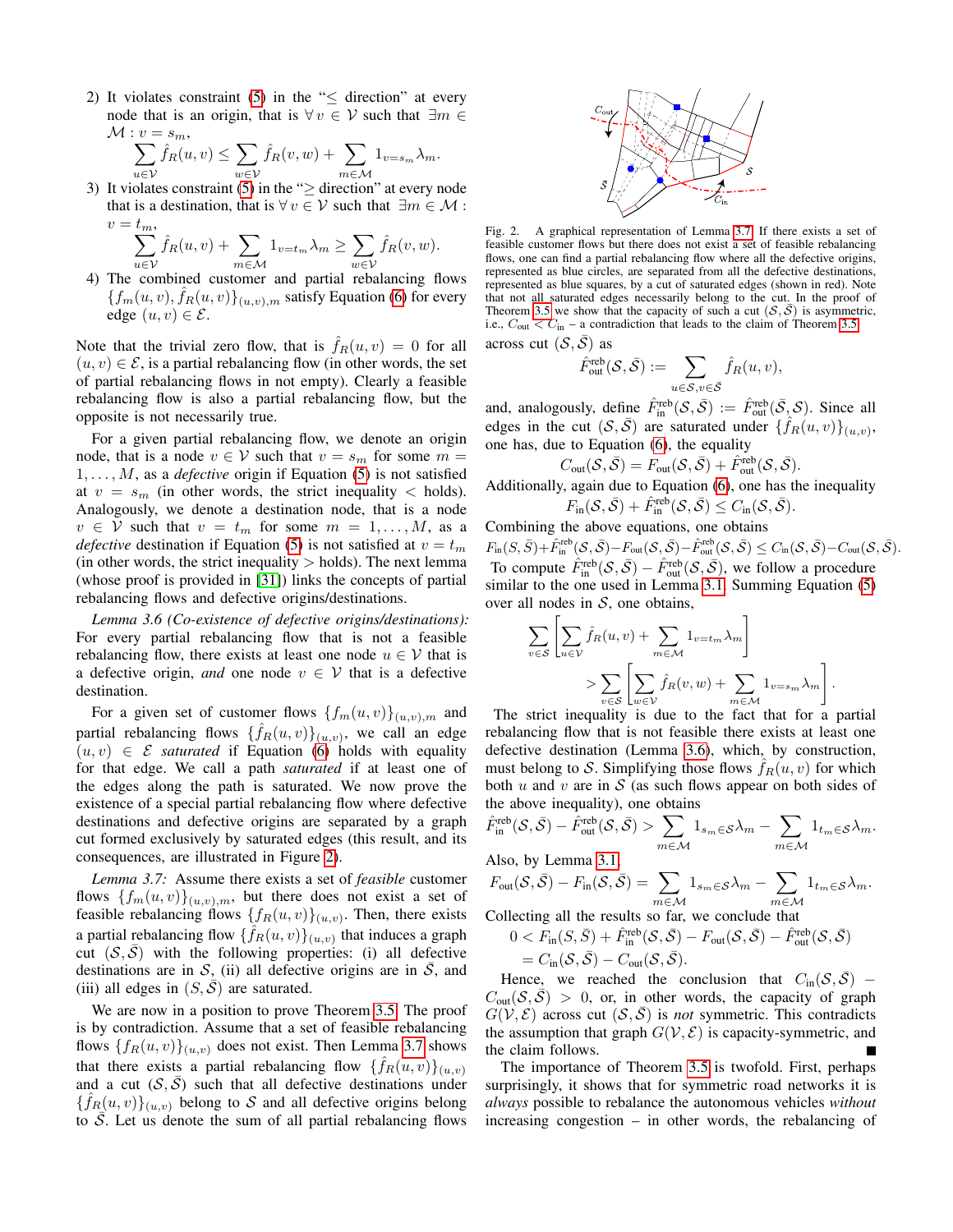autonomous vehicles in a symmetric road network does *not* lead to an increase in congestion. Second, from an algorithmic standpoint, if the cost function in the CRRP only depends on the customer flows (that is,  $\rho = 0$  and the goal is to minimize the customers' travel times), then the CRRP problem can be *decoupled* and the customers and rebalancing flows can be solved separately without loss of optimality. This insight will be instrumental in Section [IV](#page-5-0) to the design of real-time algorithms for routing and rebalancing.

We conclude this section by noticing that the CRRP, from a computational standpoint, can be reduced to an instance of the Minimum-Cost Multi-Commodity Flow problem (Min-MCF), a classic problem in network flow theory [\[29\]](#page-8-28). The problem can be efficiently solved either via linear programming (the size of the linear program is  $|\mathcal{E}|(M + 1)$ , or via specialized combinatorial algorithms [\[33\]](#page-8-32), [\[34\]](#page-8-33), [\[35\]](#page-8-34). However, the solution to the CRRP provides *static fractional* flows, which are not directly implementable for the operation of actual AMoD systems. Practical algorithms (inspired by the theoretical CRRP model) are presented in the next section.

## IV. REAL-TIME CONGESTION-AWARE ROUTING AND REBALANCING

<span id="page-5-0"></span>A natural approach to routing and rebalancing would be to periodically resolve the CRRP within a receding-horizon, batch-processing scheme (a common scheme for the control of transportation networks [\[36\]](#page-8-35), [\[4\]](#page-8-3), [\[37\]](#page-8-36)). This approach, however, is not directly implementable as the solution to the CRRP provides *fractional* flows (as opposed to routes for the *individual* vehicles). This shortcoming can be addressed by considering an integral version of the CRRP (dubbed integral CRRP), whereby the flows are *integer*-valued and can be thus easily translated into routes for the individual vehicles, e.g. through a flow decomposition algorithm [\[38\]](#page-8-37). The integral CRRP, however, is an instance of the integral Minimum-Cost Multi-Commodity Flow problem, which is known to be NP-hard [\[39\]](#page-8-38), [\[40\]](#page-8-39). Naïve rounding techniques are inapplicable: rounding a solution for the (non-integral) CRRP does not yield, in general, feasible integral flows, and hence feasible routes. For example, continuity of vehicles and customers can not be guaranteed, and vehicles may appear and disappear along a route. In general, to the best of our knowledge, there are no polynomial-time approximation schemes for the integral Minimum-Cost Multi-Commodity Flow problem.

On the positive side, the integral CRRP admits a decoupling result akin to Theorem [3.5:](#page-3-4) given a set of feasible, *integral* customer flows, one can always find a set of feasible, *integral* rebalancing flows. (In fact, the proof of Theorem [3.5](#page-3-4) does not exploit anywhere the property that the flows are fractional, and thus the proof extends virtually unchanged to the case where the flows are integer-valued). Our approach is to leverage this insight (and more in general the theoretical results from Section [III\)](#page-3-0) to design a heuristic, yet efficient approximation to the integral CRRP that (i) scales to large-scale systems, and (ii) is general, in the sense that can be broadly applied to time-varying, asymmetric networks.

Specifically, we consider as objective the minimization of the customers' travel times, which, from Section [III](#page-3-0) and the aforementioned discussion about the generalization of Theorem [3.5](#page-3-4) to integral flows, *suggests* that customer routing can be decoupled from vehicle rebalancing (strictly speaking, this statement is only valid for static and symmetric networks – its generalization beyond these assumptions will be addressed numerically in Section [V\)](#page-6-0). Accordingly, to emulate the realworld operation of an AMoD system, we divide a given city into geographic regions (also referred to as "stations" in some formulations) [\[4\]](#page-8-3), [\[8\]](#page-8-7), and each arriving customer is assigned the closest vehicle *within that region* (vehicle imbalance across regions is handled separately by the vehicle rebalancing algorithm, discussed below). We apply a greedy, yet computationally-efficient and congestion-aware approach for customer routing where customers are routed to their destinations using the shortest-time path as computed by an  $A^*$ algorithm [\[41\]](#page-8-40). The travel time along each edge is computed using a heuristic delay function that is related to the current volume of traffic on each edge. In this work, for each edge  $(u, v) \in \mathcal{E}$  we use the simple Bureau of Public Roads (BPR) delay model [\[42\]](#page-8-41)

$$
t_d(u,v) := t(u,v) \left(1 + \alpha \left(\frac{f(u,v)}{c(u,v)}\right)^{\beta}\right),\,
$$

where  $f(u, v) := \sum_{m=1}^{M} f_m(u, v) + f_R(u, v)$  is the total flow on edge  $(u, v)$ , and  $\alpha$  and  $\beta$  are usually set to 0.15 and 4 respectively. Note that customer routing is *event-based*, i.e, a routing choice is made as soon as a customer arrives.

Separately from customer routing, vehicle rebalancing from one region to another is performed every  $t_{\text{hor}} > 0$  time units as a batch process (unlike customer routing, which is an eventbased process). Denote by  $v_i(t)$  the number of vehicles in region i at time t, and by  $v_{ji}(t)$  the number of vehicles traveling from region  $j$  to  $i$  that will arrive in the next  $t_{\text{vicinity}}$ time units. Let  $v_i^{\text{own}}(t) := v_i(t) + \sum_j v_{ji}(t)$  be the number of vehicles currently "owned" by region  $i$  (i.e., in the vicinity of such region). Denote by  $v_i^e(t)$  the number of excess vehicles in region  $i$ , or the number of vehicles left after servicing the customers waiting within region *i*. From its definition,  $v_i^e(t)$  is given by  $v_i^e(t) = v_i^{\text{own}}(t) - c_i(t)$ , where  $c_i(t)$  is the number of customers within region *i*. Finally, denote by  $v_i^d(t)$  the desired number of vehicles within region *i*. For example, for an even distribution of excess vehicles,  $v_i^d(t) \propto \sum_i v_i^e(t)/N$ , where N is the number regions. Note that the  $\overline{v_i^d}(t)$ 's are rounded so they take on integer values. The set of origin regions (i.e., regions that should send out vehicles),  $S_R$ , and destination regions (i.e., regions that should receive vehicles),  $T_R$ , for the rebalancing vehicles are then determined by comparing  $v_i^e(t)$ and  $v_i^d(t)$ , specifically,

$$
\begin{aligned} \text{if } v_i^e(t) > v_i^d(t), \quad \text{region } i \in S_R\\ \text{if } v_i^e(t) < v_i^d(t), \quad \text{region } i \in T_R. \end{aligned}
$$

We assume the residual capacity  $c_R(u, v)$  of an edge  $(u, v)$ , defined as the difference between its overall capacity  $c(u, v)$ and the current number of vehicles along that edge, is known and remains approximately constant over the rebalancing time horizon. In case the overall rebalancing problem is not feasible (i.e. it is not possible to move all excess vehicles to regions that have a deficit of vehicles while satisfying the congestion constraints), we define slack variables with cost  $C$  that allow the optimizer to select a subset of vehicles and rebalancing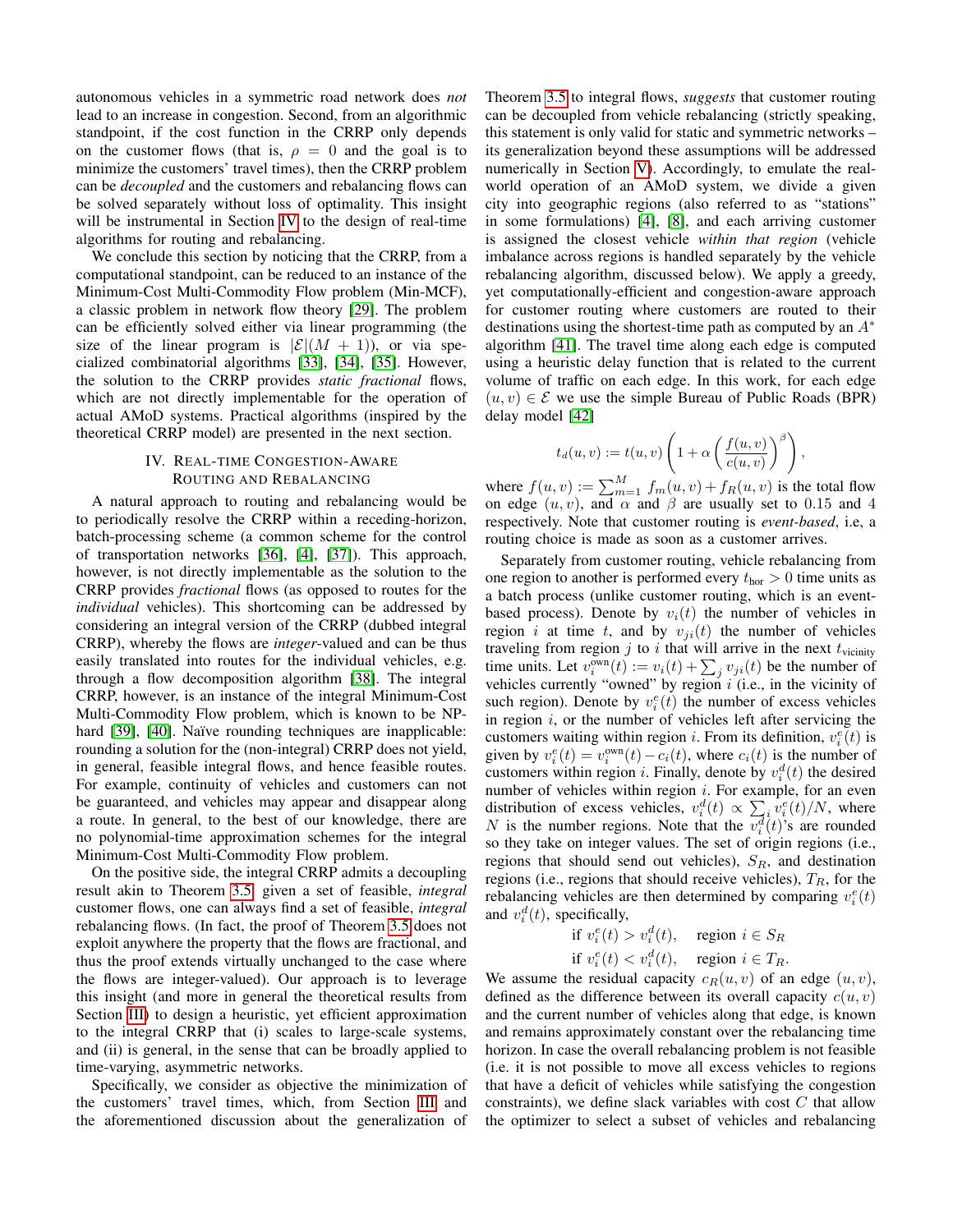routes of maximum cardinality such that each link does not become congested. The slack variables are denoted as  $ds_i$  for each  $i \in S_R$ , and  $dt_j$  for each  $j \in T_R$ .

Every  $t_{\text{hor}}$  time units, the rebalancing vehicle routes are computed by solving the following integer linear program

minimize  
\n
$$
f_R(\cdot, \cdot), \{ds_i\}, \{dt_j\}
$$
\n
$$
\sum_{(u,v) \in \mathcal{E}} t(u, v) f_R(u, v) + \sum_{i \in S_R} Cds_i + \sum_{i \in T_R} Cdt_i
$$
\nsubject to  
\n
$$
\sum_{u \in V} f_R(u, v) + 1_{v \in S_R} (v_v^e(t) - v_v^d(t) - ds_v)
$$
\n
$$
= \sum_{w \in V} f_R(v, w) + 1_{v \in T_R} (v_v^d(t) - v_v^e(t) - dt_v),
$$
\nfor all  $v \in V$   
\n
$$
f_R(u, v) \le c_R(u, v), \quad \text{for all } (u, v) \in \mathcal{E}
$$
\n
$$
f_R(u, v) \in \mathbb{N}, \quad \text{for all } (u, v) \in \mathcal{E}
$$
\n
$$
ds_i, dt_j \in \mathbb{N}, \quad \text{for all } i \in S_R, j \in T_R
$$

The set of (integral) rebalancing flows  $\{f_R(u, v)\}_{(u, v)}$  is then decomposed into a set of rebalancing paths via a flow decomposition algorithm [\[38\]](#page-8-37). Each rebalancing path connects one origin region with one destination region: thus, rebalancing paths represent the set of routes that excess vehicles should follow to rebalance to regions with a deficit of vehicles.

The rebalancing optimization problem is an instance of the Minimum Cost Flow problem. If all edge capacities are integral, the linear relaxation of the Minimum Cost Flow problem enjoys a totally unimodular constraint matrix [\[29\]](#page-8-28). Hence, the linear relaxation will necessarily have an integer optimal solution, which will be a fortiori an optimal solution to the original Minimum Cost Flow problem. It follows that an integer-valued solution to the rebalancing optimization problem can be computed efficiently, namely in polynomial time, e.g., via linear programming. Several efficient combinatorial algorithms [\[29\]](#page-8-28) are also available, whose computational performance is typically significantly better.

The favorable computational properties of the routing and rebalancing algorithm presented in this section enable application to large-scale systems, as described next.

#### V. NUMERICAL EXPERIMENTS

<span id="page-6-0"></span>In this section, we characterize the effect of rebalancing on congestion in asymmetric network and explore the performance of the algorithm presented in Section [IV](#page-5-0) on real-world road topologies with real customer demands.

## <span id="page-6-1"></span>*A. Characterization of Congestion due to Rebalancing in Asymmetric Networks*

The theoretical results in Section [III](#page-3-0) are proven for capacitysymmetric networks, which are in general a reasonable model for typical urban road networks (we refer the reader to [\[31\]](#page-8-30) for a detailed analysis of capacity symmetry for major U.S. cities). Nevertheless, it is of interest to characterize the applicability of our theoretical results (chiefly, the existential result in Theorem [3.5\)](#page-3-4) to road networks that significantly violate the capacitysymmetry property. In other words, we study to what degree rebalancing might lead to an increase in congestion if the network is asymmetric.

To this purpose, we compute solutions to the CRRP for road networks with varying degrees of capacity asymmetry and we compare corresponding travel times to those obtained

by computing optimal routes in the absence of rebalancing (as it would be the case, e.g., if the vehicles were privately owned). We focus on the road network portrayed in Figure [3\(a\),](#page-7-1) which captures all major streets and avenues in Manhattan. Transportation requests are based on actual taxi rides in New York City on March 1, 2012 from 6 to 8 p.m. (courtesy of the New York Taxi and Limousine Commission). We randomly selected about one third of the trips that occurred in that time frame (roughly 17,000 trips) and we adjusted the capacities of the roads such that the flows induced by these trips would approach the threshold of congestion. The roads considered all have similar speed limits and comparable number of lanes and thus we assign to each edge in the network the same capacity, specifically, one vehicle every 23.6 seconds. This capacity is consistent with the observations that (i) the customer flow is only 30% of the real one (so road capacity is reduced accordingly) and (ii) taxis only contribute to a fraction of the overall traffic in Manhattan. Nevertheless, we stress that the capacity was selected specifically to ensure that the flow induced by the trips would approach the threshold of congestion before any asymmetry is induced. To investigate the effects of network asymmetry, we introduce an *artificial capacity asymmetry* into the baseline Manhattan road network by progressively reducing the capacity of all northbound avenues.

In order to gain a *quantitative* understanding of the effect of rebalancing on congestion and travel times, we introduce slack variables  $\delta_C(u, v)$ , associated with a cost  $c_c(u, v)$ , to each congestion constraint [\(6\)](#page-2-6). The cost  $c_c(u, v)$  is selected so that the optimization algorithm will select a congestionfree solution whenever one is available. Once a solution is found, the actual travel time on each (possibly congested) link is computed with the heuristic BPR delay model [\[42\]](#page-8-41) presented in Section [IV.](#page-5-0) This approach maintains feasibility even in the congested traffic regime, and hence allows us to assess the impact of rebalancing on congestion in asymmetric networks.

Figure [3\(b\)](#page-7-2) summarizes the results of our simulations. In the baseline case, no artificial capacity asymmetry is introduced, i.e., the fractional capacity reduction of northbound avenues is equal to 0%. In this case, the customer routing problem with no rebalancing (essentially, the CRRP problem with the rebalancing flows constrained to be equal to zero) admits a congestion-free solution. On the other hand, the CRRP requires a (very small) relaxation of the congestion constraints. Overall, the difference between the travel times in the two cases is very small and approximately equal to 2.12%, in line with the fact that New York City's road graph has largely symmetric capacity, as discussed in Section [II](#page-1-0) and shown in [\[31\]](#page-8-30). Interestingly, even with a massive 50% reduction in northbound capacity, travel times when rebalancing vehicles are present are within 4.12% of those obtained assuming no rebalancing is performed. Collectively, these results show that the existential result in Theorem [3.5,](#page-3-4) proven under the assumption of a symmetric network, appears to extend (even though approximately) to asymmetric networks. In particular, it appears that vehicle rebalancing does not lead to an appreciable increase in congestion under very general conditions.

We conclude this section by noticing that for a  $40\%$  reduction in capacity, the travel times with vehicle rebalancing dip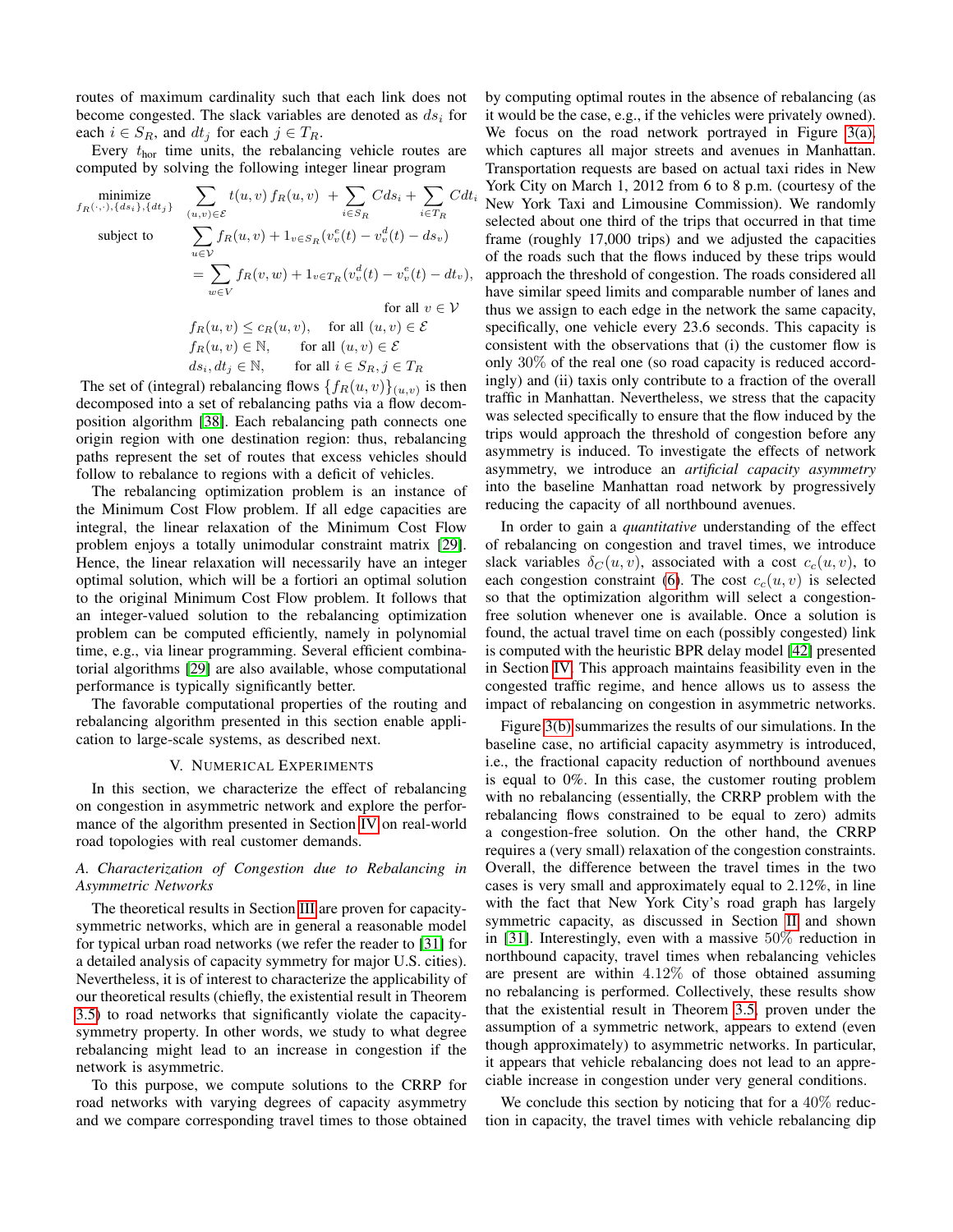<span id="page-7-1"></span>

<span id="page-7-2"></span>Fig. 3. Left: Manhattan road network. One-way roads are represented as dashed lines. Centers of rebalancing regions are represented in red. Right: Customer travel times with and without rebalancing for different levels of network asymmetry.

slightly lower than those without. This effect is due to our use of the BPR link delay model: while in our theoretical model the time required to traverse a link is constant so long as a link is uncongested, the link delay in the BPR model varies by as much as 15% between free-flow and the onset of congestion.

## *B. Congestion-Aware Real-time Rebalancing*

In this section we evaluate the performance of the realtime routing and rebalancing algorithm presented in Section [IV](#page-5-0) against a baseline approach that does not explicitly take congestion into account. We simulate 7, 000 vehicles providing service to actual taxi requests on March 1, 2012, for two hours between 6 and 8 p.m., using the same Manhattan road network as in the previous section (see Figure  $3(a)$ ). Taxi requests are clustered into 88 regions corresponding to a subset of nodes in the road network. Road capacities are reduced to account for exogenous vehicles on the roads to the point that congestion occurs along some routes during the simulation. The free flow speed of the vehicles is set to 25 mph (11 m/s) and approximately 55,000 trip requests (from the taxi data set discussed before) are simulated using a time step of 6 seconds. The simulated speed of the vehicles on each link depend on the number of vehicles in the link, and is calculated using the BPR model. Other delay factors such as traffic signals, turning times, and pedestrian blocking are not simulated.

Three simulations are performed, namely (i) assuming every customer has access to a private vehicle with no rebalancing, (ii) using the congestion-aware routing and rebalancing algorithm presented in Section [IV,](#page-5-0) and (iii) using a baseline rebalancing algorithm. The baseline approach is derived from the real-time rebalancing algorithm presented in [\[8\]](#page-8-7), which is a point-to-point algorithm that computes rebalancing origins and destinations without considering the underlying road network. In the baseline approach, customer routes are computed in the same way as in Section [IV.](#page-5-0) For rebalancing, the origins and destinations are first solved using the algorithm provided in [\[8\]](#page-8-7), then the routes are computed using the  $A^*$  algorithm much like the customer routes. In simulations (ii) and (iii), rebalancing is performed every 2 minutes.

Table [I](#page-7-3) presents a summary of the performance results for simulations (ii) and (iii). Note that the service time is the total time a customer spends in the system (waiting + traveling). Only data from simulations (ii) and (iii) are presented in Table [I](#page-7-3) because the only applicable performance metric in simulation (i) is the mean travel time which was 264.69 s. Comparing our algorithm with (i), we notice that

TABLE I RESULTS OF THE REAL-TIME SIMULATIONS

<span id="page-7-3"></span>

| Performance metric                  | Congestion-aware | <b>Baseline</b> |
|-------------------------------------|------------------|-----------------|
| # of trips completed                | 49.585           | 42.219          |
| mean wait time (all trips)          | $163.57$ s       | $406.03$ s      |
| mean travel time (completed trips)  | $265.13$ s       | 275.19 s        |
| mean service time (completed trips) | 286.96 s         | $324 \text{ s}$ |
| $\%$ with wait time $> 5$ minutes   | 5.4%             | 20%             |
| mean # of rebalancing vehicles      | 204              | 1489            |

the additional rebalancing vehicles have no significant impact on the travel time. Comparing our algorithm with (iii), we notice that the congestion-aware algorithm outperforms the baseline algorithm in every metric: low congestion allows the vehicles to service customers faster, resulting in a reduction in wait times as well as travel times. The baseline algorithm will send rebalancing vehicles to stations with a deficit of vehicles regardless of the level of congestion in the road network. This results in many more empty vehicles dispatched to rebalance the system (see Table [I\)](#page-7-3), which causes heavy congestion in the network<sup>[2](#page-7-4)</sup>. Our congestion-aware algorithm drastically reduces this effect, resulting in very few congested road links.

## VI. CONCLUSIONS AND FUTURE WORK

<span id="page-7-0"></span>In this paper we presented a network flow model of an autonomous mobility-on-demand system on a capacitated road network. We formulated the routing and rebalancing problem and showed that on symmetric road networks, it is always possible to route rebalancing vehicles in a coordinated way that does not increase traffic congestion. Using a model road network of Manhattan, we showed that rebalancing did not increase congestion even for moderate degrees of network asymmetry. We leveraged the theoretical insights to develop a computationally efficient real-time congestionaware routing and rebalancing algorithm and demonstrated its performance over state-of-the-art point-to-point rebalancing algorithms through simulation. This highlighted the importance of congestion awareness in the design and implementation of control strategies for a fleet of self-driving vehicles.

This work opens the field to many future avenues of research. First, note that the solution to the integral CRRP can directly be used as a practical routing algorithm. For large scale systems, high-quality approximate solutions for the integral CRRP may be obtained using randomized algorithms [\[43\]](#page-8-42), [\[44\]](#page-8-43). Second, from a modeling perspective, we would like to study the inclusion of stochastic information (e.g., demand prediction, travel time uncertainty) for the routing and rebalancing problem, as well as a richer set of performance metrics and constraints (e.g., time windows to pick up customers). Third, it is worthwhile to study how our results give intuition into business models for autonomous urban mobility (e.g. fleet sizes). Fourth, it is of interest to explore other approaches that may reduce congestion, including ride-sharing, demand staggering, and integration with public transit to create an intermodal transportation network. Fifth, we would like to explore decentralized architectures for cooperative routing and rebalancing. Finally, we would like to demonstrate the real-world performance of the algorithms using high fidelity microscopic traffic simulators and by implementing them on real fleets of self-driving vehicles.

<span id="page-7-4"></span><sup>2</sup>See the Media Extension, available at<https://youtu.be/7OivaJi6CHU>